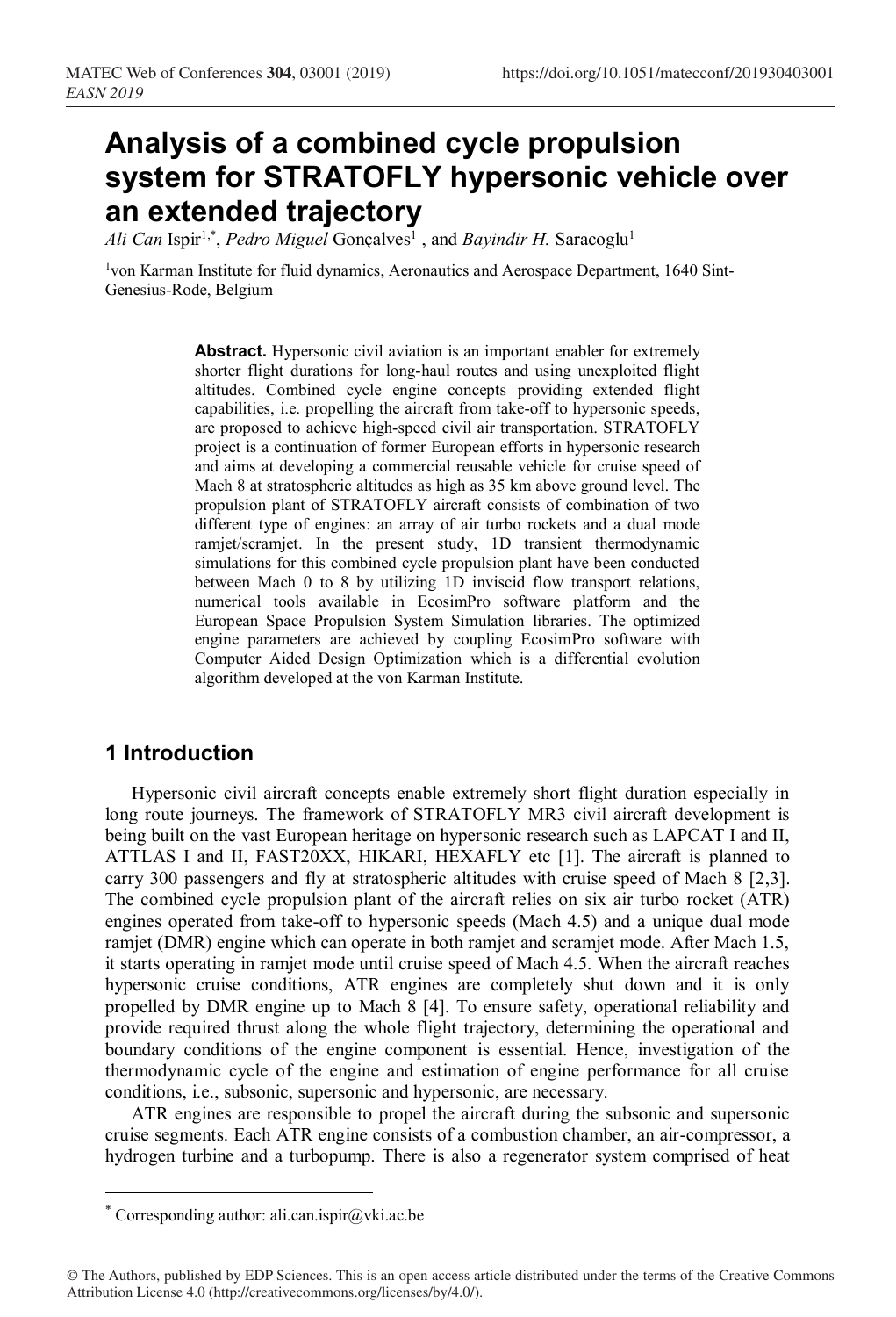exchangers in order to pick-up heat from heat sinks in the cycle such as combustion chamber and nozzle. After the fuel flow is pumped out of the tanks, it passes through the regenerator channels and the enthalpy is increased. When it reaches the inlet of the turbine, the enthalpy must be sufficient so that the turbine can produce enough shaft power for the compressor and fuel pump. In the case the heat exchangers cannot heat up fuel flow or/and the flow cannot be expanded through the turbine stages, the thrust will decrease immediately [4,5]. This means that there is a trade-off between the regenerator and turbine complexity. If the fuel flow is over-expanded, heat exchanger capacity can be kept as small. On the contrary, if the pressure ratio of the turbine is small, a high capacity regenerator is required. 1D transient thermodynamic analysis is very important to determine engine operational and boundary conditions. In present study, EcosimPro and European Space Propulsion System Simulations (ESPSS) libraries [6] developed by European Space Agency (ESA), were used to accomplish this. Moreover, an in-house code optimizer Computer Aided Design Optimization (CADO) [7] was coupled with the EcosimPro to find suitable conditions for best engine performance to minimize fuel consumption without sacrificing required thrust level by the flight trajectory. The optimization is conducted to resolve trade-off between turbine and regenerator complexity and minimizing overall weight of these components by finding best regenerator dimensions and turbine pressure ratio.



**Fig. 1. A conceptual view of STRATOFLY MR3 aircraft.**

After Mach 4.5, the aircraft is only propelled by DMR engine during the hypersonic cruise (Mach  $4.5 - 8$ ). The DMR engine of STRATOFLY MR3 aircraft is comprised of supersonic intake, isolator, combustor and diverged nozzle. Even though DMR engine structure seems simpler as compared to ATR engine, flow physics are very complex in terms of shocks and expansion waves along the engine duct, fuel – air mixing and combustion [8]. Temperature and pressure rise along the duct, speed of sound change should be modelled, controlled and investigated in detail to make sure the propulsion works properly and meet the flight trajectory requirements. In the STRATOFLY MR3, this paper is also devoted to conduct 1D simulations for estimating DMR engine performance along hypersonic part of the trajectory. For this purpose, 1D inviscid steady flow transport equations equipped with finite rate chemistry were modelled [9].

# **2 Computational Model**

### **2.1 EcosimPro**

EcosimPro is an object-oriented multidisciplinary simulation platform, enabling users to build thermodynamic models of real continuous systems and simulate in either transient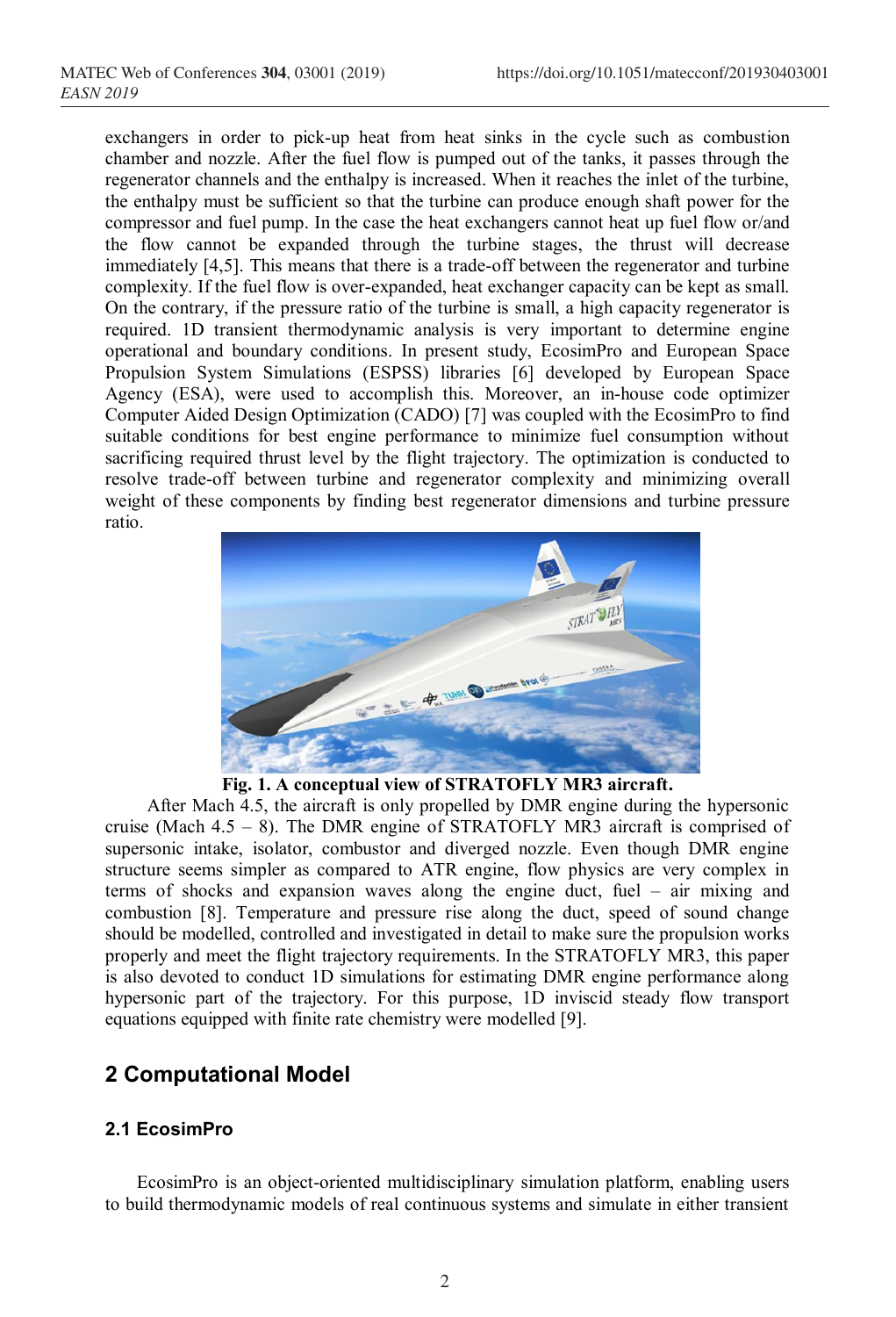or steady-state by using its own EL language [10]. The numerical model for a physical system is built by assembling components representing physical behaviour of the real systems and subsystems (i.e., valves, injectors, pumps), including suitable mathematical models. The components are connected via ports defining set of variables to be interchanged in the connections. The mathematical formulations and functions of each component are embedded to partitions. All ports, components and partitions are included in the libraries. EcosimPro can be coupled with various libraries to extend its capability, one of the library set is ESPSS developed by European space Agency (ESA) to model rocket and satellite propulsion systems [6].

A set of differential-algebraic equations and topology are created by components' mathematical formulations. By the equation set, a state vector  $x(t)$  is given and boundary and initial conditions  $x(t_0)$  have to be provided for the solution. The equation system is defined by F;

$$
F(x, x, t; u) = 0 \t x(t_0) = x_0 \t (1)
$$

By providing appropriate initial conditions  $x(0)$  and control law  $u(t)$ , the system of equations F can be integrated by using Differential-Algebraic System Solver algorithm (DASSL) [11]. The solution uses a backward differentiation in place of time derivative u(t) and applies an implicit Newton-Raphson method with time steps automatically set up by the algorithm itself depending on the evolution of the simulation.

#### **2.2 CADO**

The Computer Aided Design and Optimization (CADO) tool developed at the von Karman Institute uses an evaluation algorithm which is based on Darwinian theory, populations of individuals can evolve over a search space in order to adapt to conditions and survive. The evolution of the individuals happens within three different mechanisms such as mutation, crossover and selection. The individuals best fit to the environment get a chance to survive and reproduce [7]. An individual x is comprised of design variables  $(x_1, x_2, etc)$ . A set of individuals is a population.

$$
\vec{x}_t = (x_1, x_2, ..., x_n)
$$
 (2)

In the evolution process of individual  $x_t$ , three random vectors  $(a_t, b_t, c_t)$  are selected such that  $a_t \neq b_t \neq c_t \neq x_t$ . A trial vector is defined through mutation process as,

$$
y_i = a_i + F \cdot (b_i - c_i)
$$
  $i = 1..n$  (3)

F is user defined constant to control amplification factor  $(b_i - c_i)$ . The candidate vector z is obtained through a process called crossover Genetic Algorithms (GA) analogy by combining  $x_t$  and  $y_t$ , as defined below:

$$
z_i = \begin{cases} y_i & \text{if } r_i \le C \\ x_i & \text{if } r_i > C \end{cases} \qquad i = 1..n
$$
 (4)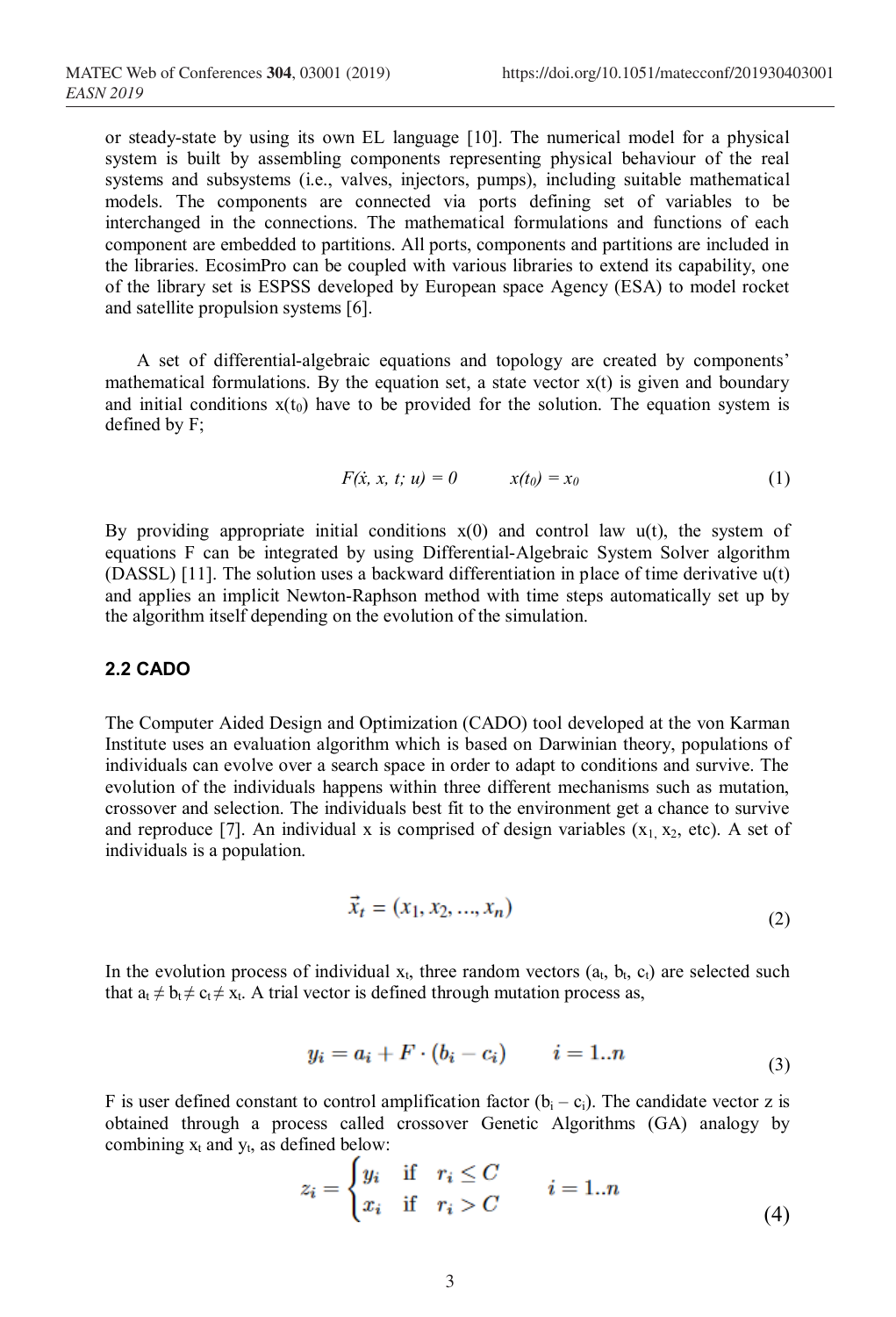where  $r_i$  is a uniformly distributed random variable  $(0 \le r_i \le 1)$  and C is a user defined constant. The final step of the evolution is selection process for the minimization of the objective function  $f(x_t)$  to determine best candidate,

$$
\vec{\mathbf{x}}_{t+1} = \begin{cases} \vec{\mathbf{z}} & \text{if } f(\mathbf{z}) \le f(\vec{\mathbf{x}}_t) \\ \vec{\mathbf{x}}_t & \text{if } f(\mathbf{z}) > f(\vec{\mathbf{x}}_t) \end{cases} \tag{5}
$$

#### **2.3 Numerical Model**

The combined cycle propulsion plant consists of six ATR engines located at both sides of the plant and one DMR engine having dorsal orientation. The intake and nozzle are common to both engines; incoming air stream to the inlet is split up two, upper part goes to DMR engine and other part passes to ATR channels. Exhaust gases are merged in the nozzle section. DMR engine inlet section is always kept as open thereby when the engine does not operate, by-passed air flow can contribute the thrust level [12]. The general view of the engine scheme is shown in Fig. 2. Three mechanisms were created in EcosimPro platform accordingly cruise conditions to assess the engine performance along the whole flight trajectory.



**Fig. 2. Propulsion plant schematic.**

#### *2.3.1 Subsonic and supersonic cruises*

STARTOFLY MR3 aircraft is propelled by ATR engines during subsonic and supersonic cruises. DMR engine is slightly started its operation in ramjet mode along the supersonic cruise. Subsonic engine scheme is comprised only ATR engine while supersonic scheme involves ATR and DMR engines combined.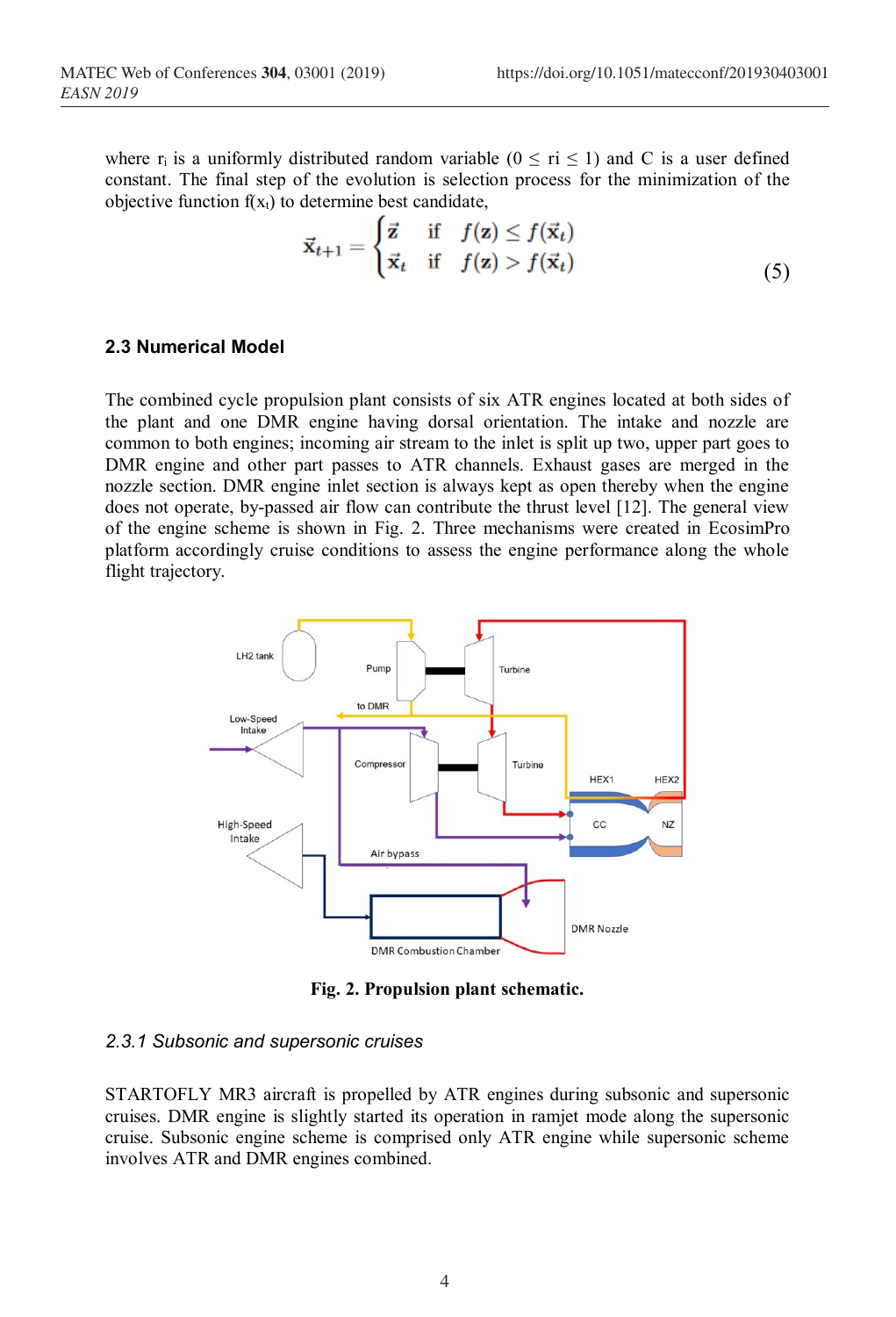Total pressure recovery and mass capture ratio across the intake of the aircraft for both ATR and DMR sections were calculated in previous CFD studies [13]. The adiabatic efficiencies of the air compressor, pump and turbine are assumed constant, as 88 %, 70 % and 60 %, respectively. Total pressure drop through the fuel injectors and combustors are given as 20  $\%$  and 5  $\%$ , respectively [13]. The flow inside the engine duct during the compression and expansion is solved by using isentropic relations and these loss coefficients. Heat pick-up rate in the regenerator is calculated with convective heat transfer equation, where the heat transfer coefficient is a function of Nusselt, Reynolds and Prandtl numbers (Nu, Re and Pr respectively) [4]. The friction factor is computed using the Churchill correlation [14]. In the ATR combustion chamber, the product is assumed to be at chemical equilibrium and fuel-air mixture is assumed as calorically perfect. The molar composition of the mixture  $(N_1, N_2, N_3, ..., N_S)$  calculated by minimizing the Gibbs potential (G) energy in chemical equlibirum at pressure P and temperature T. For DMR combustor, the flow is choked at the throat of the combustor. The combustion is thought to be adiabatic and occur in constant stagnation pressure in subsonic conditions since incoming supersonic flow decelerates across a normal shock wave in the isolator. The products are in chemical equilibirium likely to numerical model of ATR combustor chamber and the molar composition is calculated by minimizing Gibbs energy. The amount of fuel is calculated by mass flow parameter expression [15].

#### *2.3.2 Hypersonic cruise*

In order to assess combined cycle propulsion plant performance along the hypersonic regime of the trajectory, a 1D propulsion tool was developed [16] and inviscid steady flow transport equations and combustion chemistry were embedded to the tool [9]. Three main governing equations (mass, momentum and energy) are implemented by imposing perfect gas assumption. In order to solve the mass fractions after reaction and fuel injection, species equation are added to the equation set, reaction rates are calculated via finite chemistry method and Arrhenius approach.

#### *2.3.3 Engine performance*

The engine performance is evaluated in terms of three parameters: specific thrust, impulse and installed/uninstalled thrust. The uninstalled thrust is calculated by taking difference at intake (station j) and outlet (station  $\infty$ ) of the engine duct:

$$
F_u = \eta_n(\dot{m}U) \, j - (\dot{m}U) \, \infty + (p_j - p_\infty)A_j \tag{1}
$$

By subtracting drag force, net thrust can be obtained;

$$
F = F_u - \frac{1}{2} (\dot{m} U)_{\infty} C_x A_{\infty}
$$
\n<sup>(2)</sup>

where  $C_x$  and  $A_\infty$  are drag coefficient and nozzle exit area, respectively. By dividing net thrust to mass flow rate of air stream and fuel, specific thrust  $T_{sp}$  and impulse  $I_{sp}$  are obtained;

$$
I_{sp} = \frac{F}{\dot{m}_{H_2}} \& T_{sp} = \frac{F}{\dot{m}_{air}}
$$
\n(3)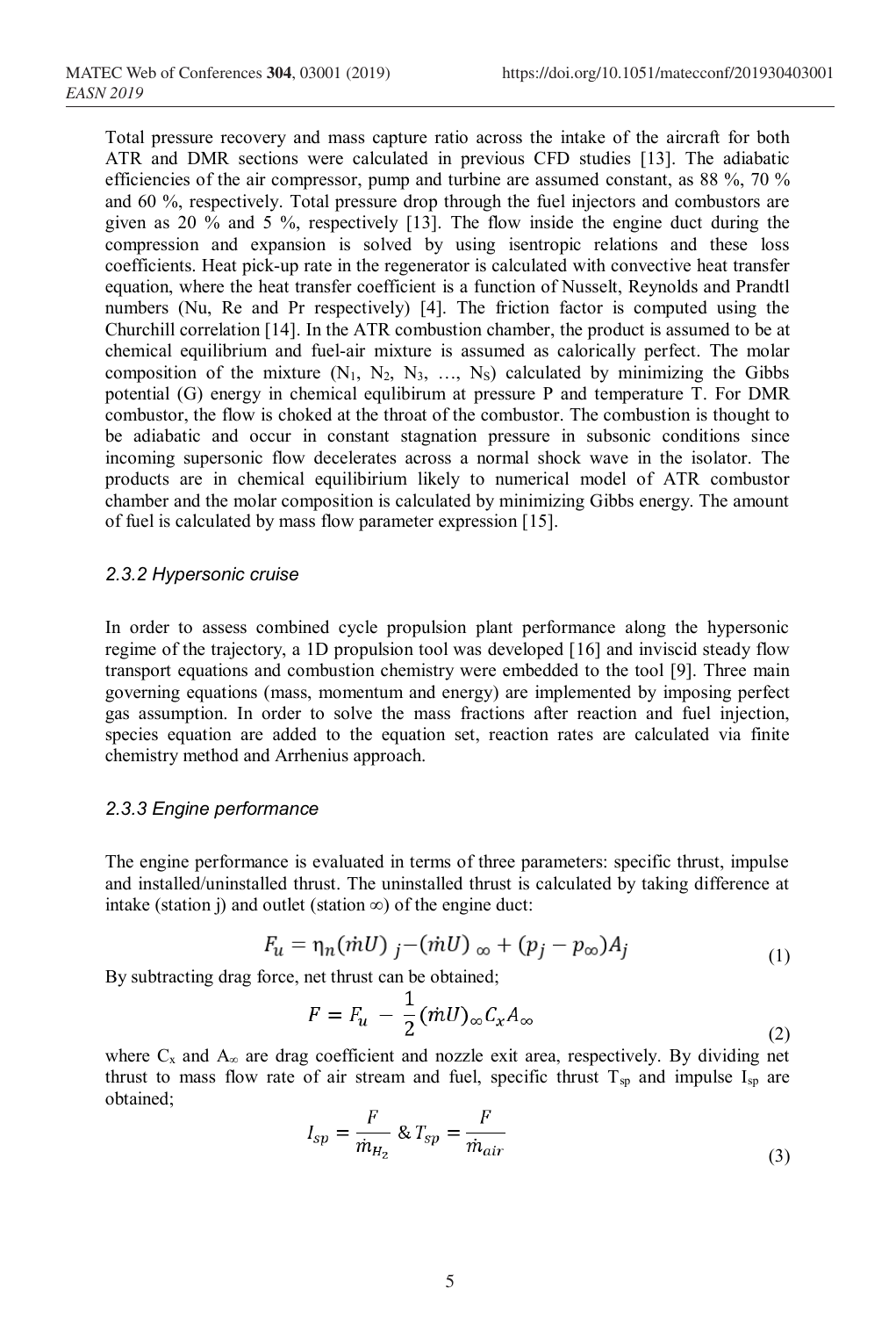# **3 Numerical Results**

### **3.1 STRATOFLY MR3 Aircraft flight trajectory**

In 1D simulations, the inlet flow conditions were defined by considering STRATOFLY MR3 aircraft flight trajectory. The trajectory is comprised two parts: descending and ascending. 12 specific cruise speeds (at Mach 0.5, 0.75, 0.9, 1.5, 2.0, 3.0, 4.0, 4.5, 5.0, 6.0, 7.0 and 8.0) were investigated at subsonic, supersonic and hypersonic regime. Along the trajectory, thrust requirements for these specific cruise speeds under investigation are given as 1500, 1330, 960, 2150, 2150, 1860, 1220, 1400, 1330, 1020, 872 and 417 kN for the corresponding Mach numbers. Throughout the numerical simulations, the combined cycle propulsion plant should demonstrate higher performance than these values.

### **3.2 Verification of engine schemes**

Data for the engine performance in supersonic and hypersonic flight regimes are available in literature [4,19]. EcosimPro schemes was verified with performance parameters of LAPCAT-II MR 2.4 aircraft. The new 1D propulsion tool was verified by comparing pressure rise along the engine duct with numerical study by Piscitelli et al. [19, 20] at cruise speed of Mach 8 conditions. The pressure curve obtained in the simulation of the propulsion tool was drawn from the intake of the combustor since aerodynamic data of intake and isolator obtained by the CFD simulations was imposed to the tool.

#### **3.3 Performance analysis over the extended flight trajectory**

The performance analysis over the extended STRATOFLY MR3 trajectory was done for the cruise speeds under investigation and the optimized results are given in Table 1.

| $\ldots$ |                      |                                   |                               | performance values over the extended ingite trajectory |                  |                    |
|----------|----------------------|-----------------------------------|-------------------------------|--------------------------------------------------------|------------------|--------------------|
| Mach $#$ | Mixing<br>length [m] | Fuel mass<br>gradient<br>[kg/s-m] | Fuel<br>consumption<br>[kg/s] | Combustor<br>throat area<br>$\lceil m^2 \rceil$        | Mixture<br>ratio | Net thrust<br>[kN] |
| 0.5      |                      |                                   | 58                            | 17.37                                                  | 31               | 1502               |
| 0.75     |                      |                                   | 74.5                          | 17.37                                                  | 45               | 2227.2             |
| 0.9      |                      |                                   | 53                            | 17.37                                                  | 38               | 1612               |
| 1.5      |                      |                                   | 59.2                          | 17.37                                                  | 30               | 2220.6             |
| 2.0      |                      |                                   | 53.8                          | 17.37                                                  | 35               | 2381.3             |
| 3.0      | -                    |                                   | 50.7                          | 14.43                                                  | 36               | 2175.4             |
| 4.0      |                      |                                   | 24.3                          | 3.98                                                   | 68               | 1223.2             |
| 4.5      |                      |                                   | 35.8                          | 2.8                                                    | 44.9             | 1586.7             |
| 5.0      | 0.4                  | 540                               | 216                           | 4.86                                                   | 11               | 1340               |
| 6.0      | 0.5                  | 290                               | 145                           | 4.86                                                   | 16               | 1031               |
| 7.0      | 0.6                  | 205                               | 123                           | 4.86                                                   | 12               | 891                |
| 8.0      | 0.7                  | 120                               | 84                            | 4.86                                                   | 18.7             | 423                |

**Table 3 Engine performance values over the extended flight trajectory**

Since mixing model was not yet imposed to the propulsion tool, fuel mass flow gradient and mixing length of hydrogen fuel – air mixture were parameterized in the hypersonic engine assessment. The mixing properties for hypersonic engine depicted in the table were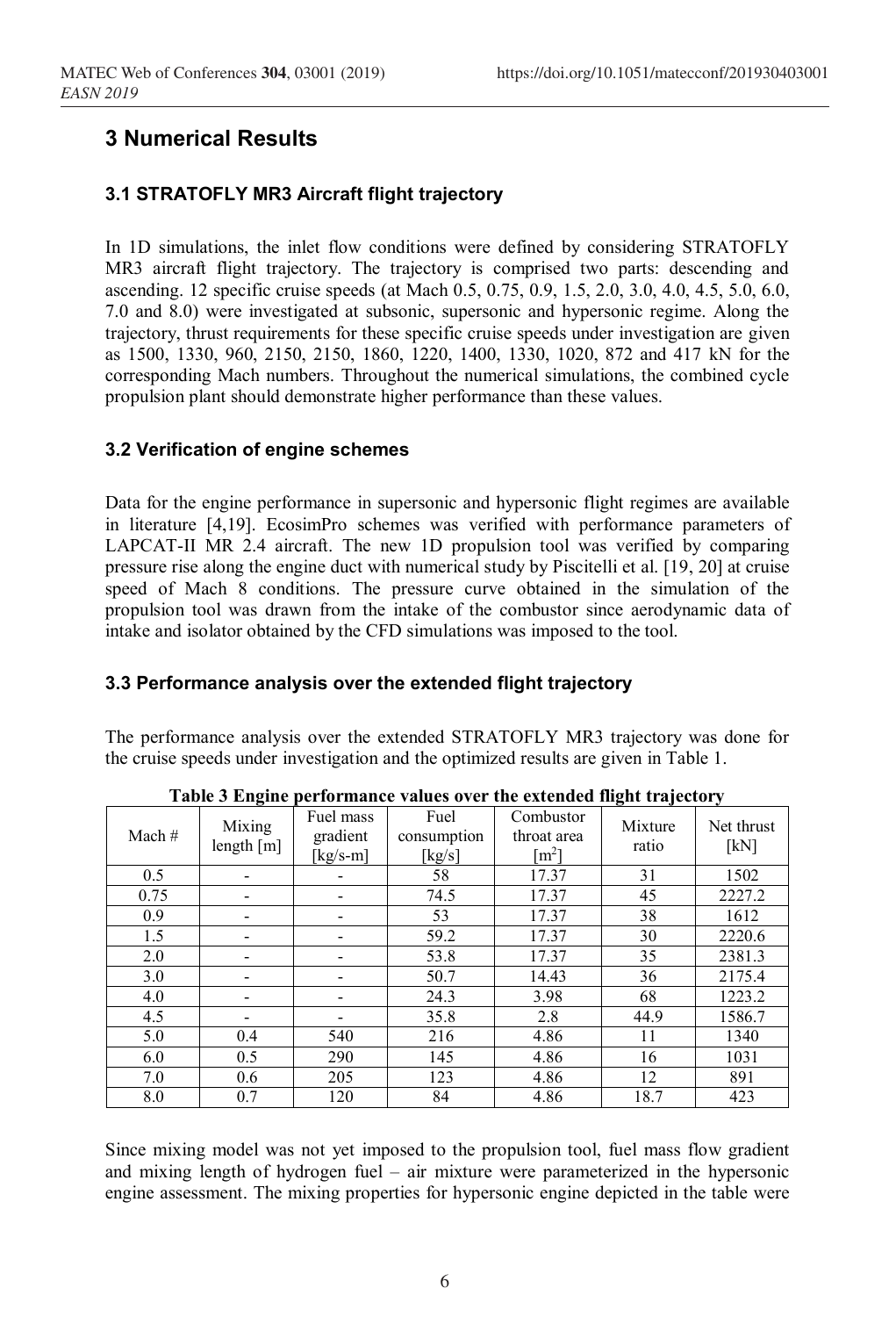selected to minimize the fuel consumption. In the Table 1, mixture ratio represents the ratio between air mass flow rate and fuel mass flow rate.

# **4 Conclusion**

A numerical scheme for the subsonic and supersonic parts of combined cycle propulsion plant of STRATOFLY MR3 aircraft was implemented in EcosimPro software. The hypersonic assessment was done by solving 1D inviscid steady flow transport equations and finite rate chemistry for supersonic combustion. The numerical models for three engine schemes were verified by using available data in the literature. For hypersonic engine, since there is no mixing model implemented to the tool, mixing properties such as mixing length and fuel mass gradient were investigated along a range, optimized mixing properties were demonstrated in the results.

The optimization of operational and boundary conditions of ATR engine components was done by coupling EcosimPro and CADO tools. The design space is comprised of combustor throat area, combustion chamber pressure, mixture ratio and flight conditions. The main aim of the optimization is to minimize fuel consumption without sacrificing thrust level required by the flight trajectory. The second aim is to resolve the tradeoff between regenerator and turbine complexity by minimizing the overall system weight. The throat area of the combustor remained constant until cruise speed of Mach 3, then it was gradually closed. After Mach 4.5, there is no flow passing through the ATR channels. On the other hand, the throat area of combustor of DMR engine is always kept constant. The flow regime changes with the effective flow area which is a result of boundary layer propagation along the engine duct.

The trajectory requirements were fulfilled at all cruise conditions under investigation. The fuel consumption was found higher during hypersonic acceleration than subsonic and supersonic cruises. One reason is that DMR is only engine responsible for thrust production even though the thrust requirements are lower during the hypersonic cruise.

This project has received funding from the European Union's Horizon 2020 research and innovation program under grant agreement No 769246.

# **References**

- 1. Roncioni, P., Natale, P., Marini, M., Langener, T., & Steelant, J. (2013, September). Numerical simulations of the LAPCAT MR-2 vehicle scramjet engine. In 21st International Symposium Air Breathing Engines, ISABE-2013-1656, *American Institute of Aeronautics and Astronautics.*
- 2. Steelant, J., Langener, T., Flight, H., Engine, C. C., & Ramjet, D. M. (2014). The LAPCAT-MR2 hypersonic cruiser concept. ratio, 2, 2.
- 3. Steelant, J. (2011, April). Sustained hypersonic flight in Europe: first technology achievements within LAPCAT II. In 17th AIAA International Space Planes and Hypersonic Systems and Technologies Conference (p. 2243).
- 4. Fernández Villacé, V. (2013). Simulation, Design and Analysis of Air-Breathing Combined-Cycle Engines for High Speed Propulsion (Doctoral dissertation, Aeronauticos).